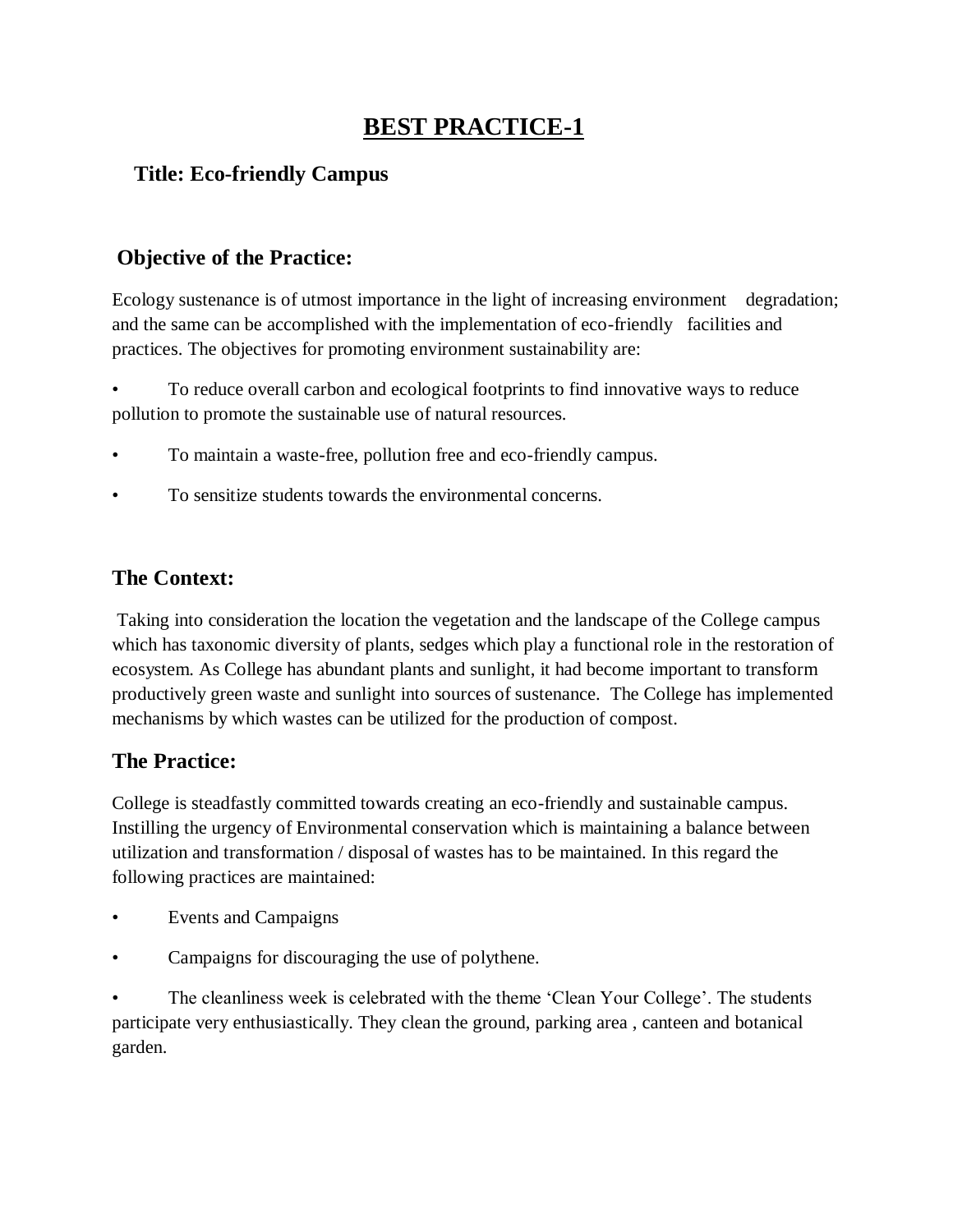Several campaigns by Eco Club and NSS are organized for creating awareness among students. Visit to biodiversity parks, wetlands and other places of ecological importance whereby they learn different ways to protect and conserve the environment.

The College organizes various Plantation drives to maintain the ecological balance and beauty of nature.

• Bird nests are installed in the tree branches to give boost to the bio-diversity.

#### **Maintaining a green campus and herbal garden:**

• College has a lush green vehicle free campus. Dedicated area for parking has been allotted; vehicle movement and parking in the main campus is prohibited.

• The College has various varieties of trees in campus which balance the ecosystem of the surrounding area.

• A herbal garden in the premises, with different species of medicinal plants, provides a healthier ambience in the college.

### **Vertical Garden:**

As per the statistics, both Jammu and Srinagar has breached the permissible limits of air pollution. J &K IS THE 19TH biggest contributor of the greenhouse gases in the country. Plastic is the biggest menace owing to lack of belongingness. To counter alarming rates of atmospheric pollution, our faculty from the department of EVS, Dr. Nazia, Coordinator ,Cluster University of Jammu tried to evolve her innovative idea of making 'Vertical Garden' Dr. Nazia, who is also the convener of 'Eco Club'. She made use of plastic waste and especially grade 1 plastics which are made up of polyethylene terephthalate (PET) commonly used in beverage bottles, water bottles, medicinal jars and been bags and is not reusable in any water.

 The long vertical garden was created with the help of single use plastic bottles lined up in five rows in a scheme that the mouth of one bottle is facing the tail of another. This facilitators the drip irrigation process because if the water is wasted in order to specify the type of plants used in these bottles, she has used single use plastic straws and disposal plates , cups etc. She has also selected a particular set of plants meant to tackle pollution which includes chlorophytum, syngonium, succulents, creepers etc., which can also survive in extreme weather conditions and are perennial. She was conferred with the prestigious Dr. APJ Abdul Kalam Green Environment Council of GESA for her commendable contribution in the field of Environmentalist Protection and Social Awareness.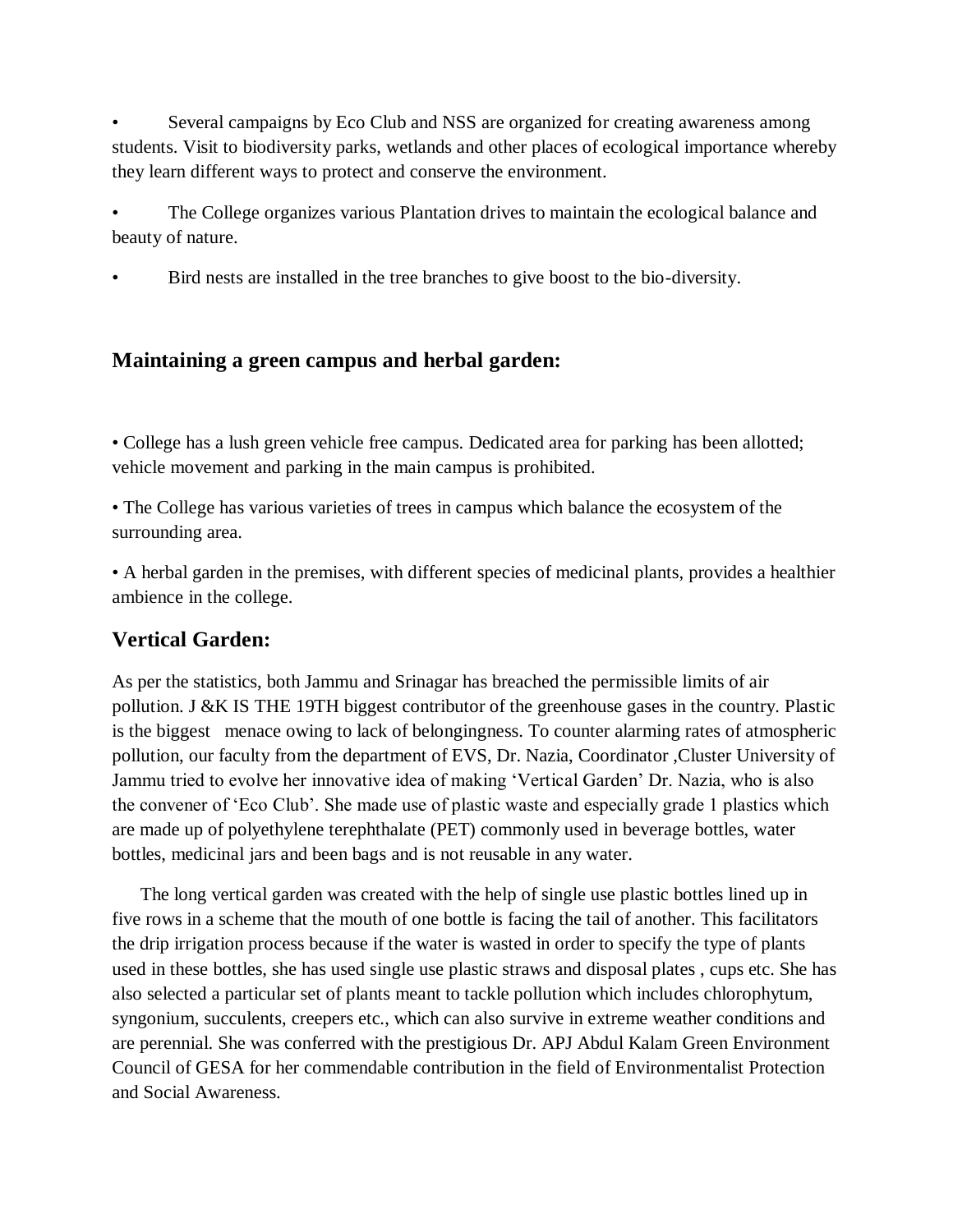### **Evidence of Success :**

We have been able to create awareness among the staff and students of our college regarding environmental challenges and the need for sustainability.

• World-wide appreciation for the innovative technique of 'Vertical Garden', in terms of bio-diversity conservation and Eco-system management.

Problems Encountered and Resources required :

 Challenges in motivating people: The Public needs to be educated and motivated towards sustainability. Continuous efforts are made to create a general shift in the mindset of people towards enhancing environmental consciousness.



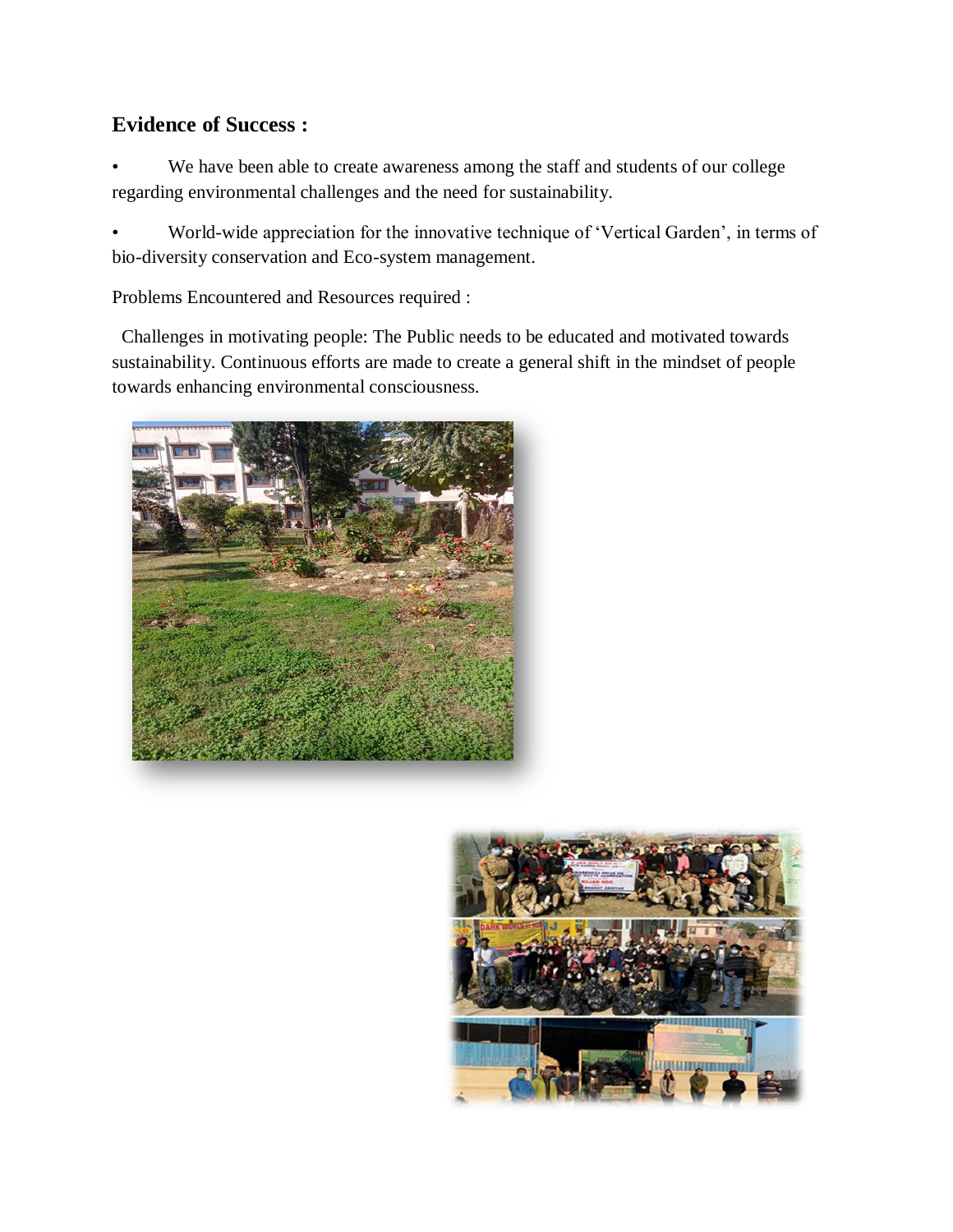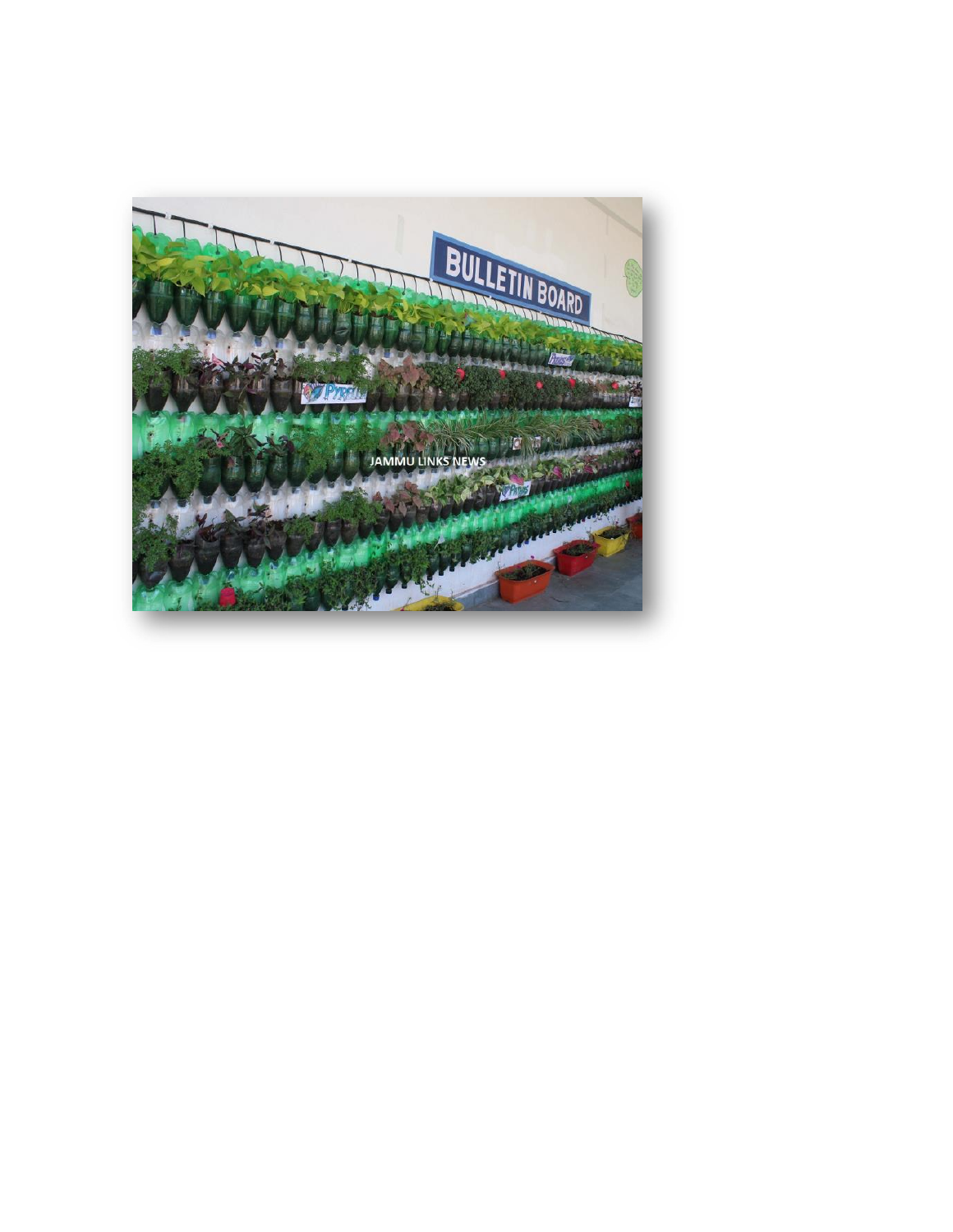### **BEST PRACTICE: 2**

### **Title: Community Outreach**

#### **Objective of the Practice:**

Govt. P.G. College for Women, Gandhinagar , Jammu imparts a holistic education with the aim of sharpening the social sensibilities of the students. This practice aims to foster the spirit of social service in our students, so that they learn compassion and empathy towards the needs of the underprivileged sections of the society. The main objective is to create a synergy between a secular outlook and worthy ideals selfless service towards humanity. Education without social commitment is incomplete. Proper channelization of students can bridge the gap between the social inequities in income, education, health and nutrition.

#### **The Practice:**

The college creates a forum for community work through the social commitment and outreach platforms such as NSS, the Eco club, Alumni Association and NCC activities.

- Village Adoption:
- Awareness program against alcoholism and drug abuse under the initiative of Manodarpan.
- Generating Employment through Mushroom Cultivation.
- Awareness for protecting the environment.
- Gender Sensitization.
- Skill based activities
- **EDUSAT Hub**
- Centrally air conditioned Auditorium catering to social needs.
- A study center for IGNOU

• **Village adoption:** NSS Volunteers have adopted the village Bhatyari and Chak Avtara where they carry out awareness campaigns towards health and hygiene maintenance intermingling with women folk.

#### • **Generating Employment through Mushroom Cultivation.**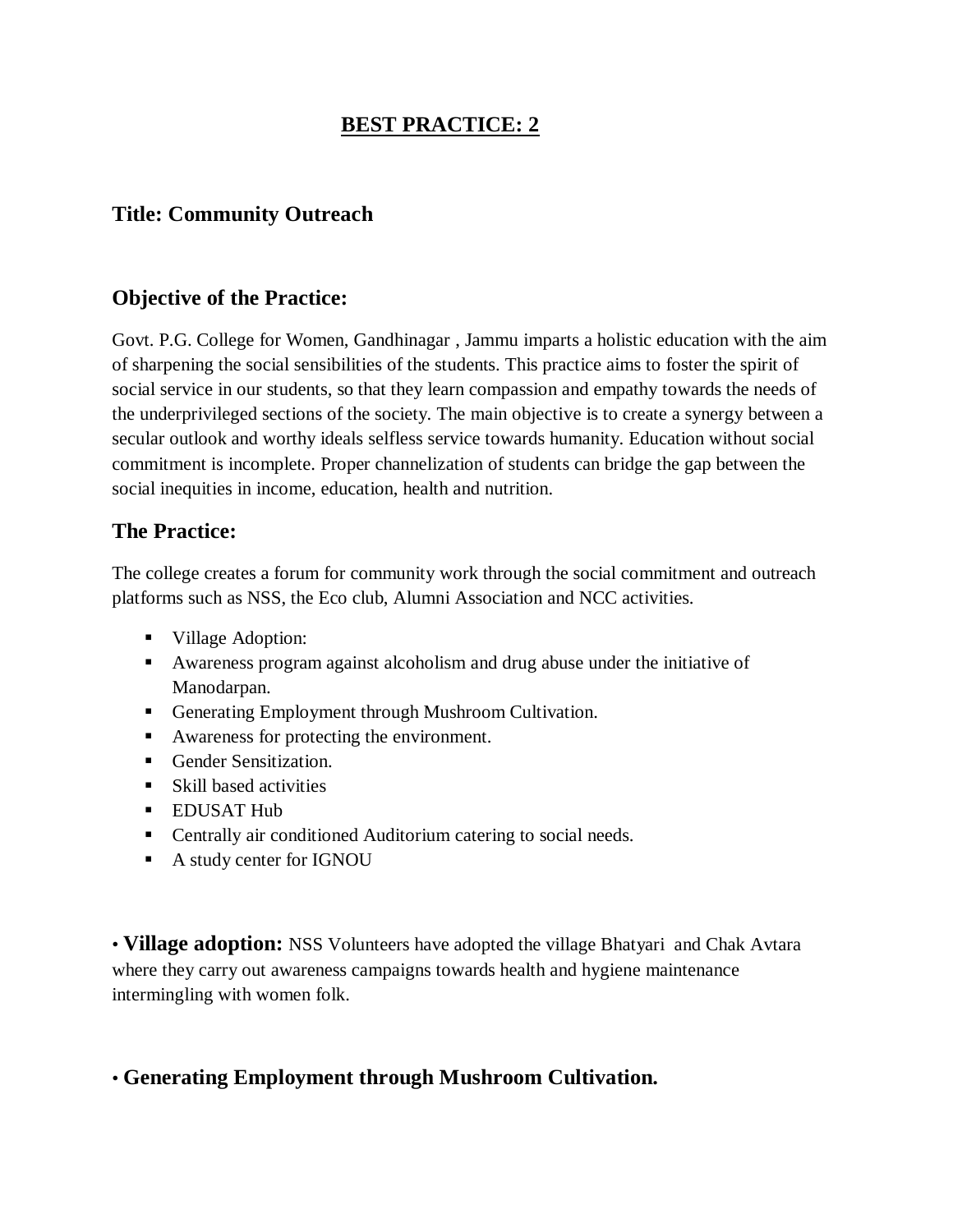**Mushroom Cultivation**: To provide entrepreneurial skills to students by providing them knowledge of production of mushrooms. This technical process of mushroom is popular because it not only meets the dietry requirements but also adds to the income , especially of growers. Department of Botany established mushroom demonstration center in 2015. Various students have learnt and still learning to rear, cultivate and market them.

• **Skill based Activities**: A number of skill oriented technical sessions / training programs were organized in collaboration with SKAUST, Kashmir to enhance the employability skills of the students.

• **Extension Activities:** Social demands are also met by inculcating social responsibilities. Various extension activities by NSS , NCC , RED CROSS Mela & BLOOD DONATION camps are also organized.

• **EDUSAT Hub:** The College has the Pride of being Hub for EDUSAT (the tele-education project for J&K LAUNCHED BY ISRO). From this HUB the education is imparted to all the SIT'S of JAMMU Province. For the a studio has been established in the college premises which act as virtual classroom for 45 SIT'S for Higher , Technical and School Education Department. During Covid-19 Pandemic, EDUSAT HUB played a pivotal role in providing the quality education with modern technology. E-Learning was made available across the UT and it has really supplemented the students learning process. Diversity of content enriched the digital skills of teachers as well as students.

**• COLLEGE AUDITORIUM:** The Air Conditioned College Auditorium is one of its kind in the state. The auditorium is not only used for student-centered activities such as Seminars, Awareness Lectures, Debate competitions but also used for Community work. The Panchayat elections, Citizen cooperative Bank's elections, Police services events were conducted and supervised under the college faculties' expertise. During COVID-19 , Various vaccination drives were conducted in the auditorium.

**• AWARENESS FOR PROTECTING THE ENVIRONMENT:** The Eco Club, plantation drives and saying NO to Plastic had played a seminal role in educating the students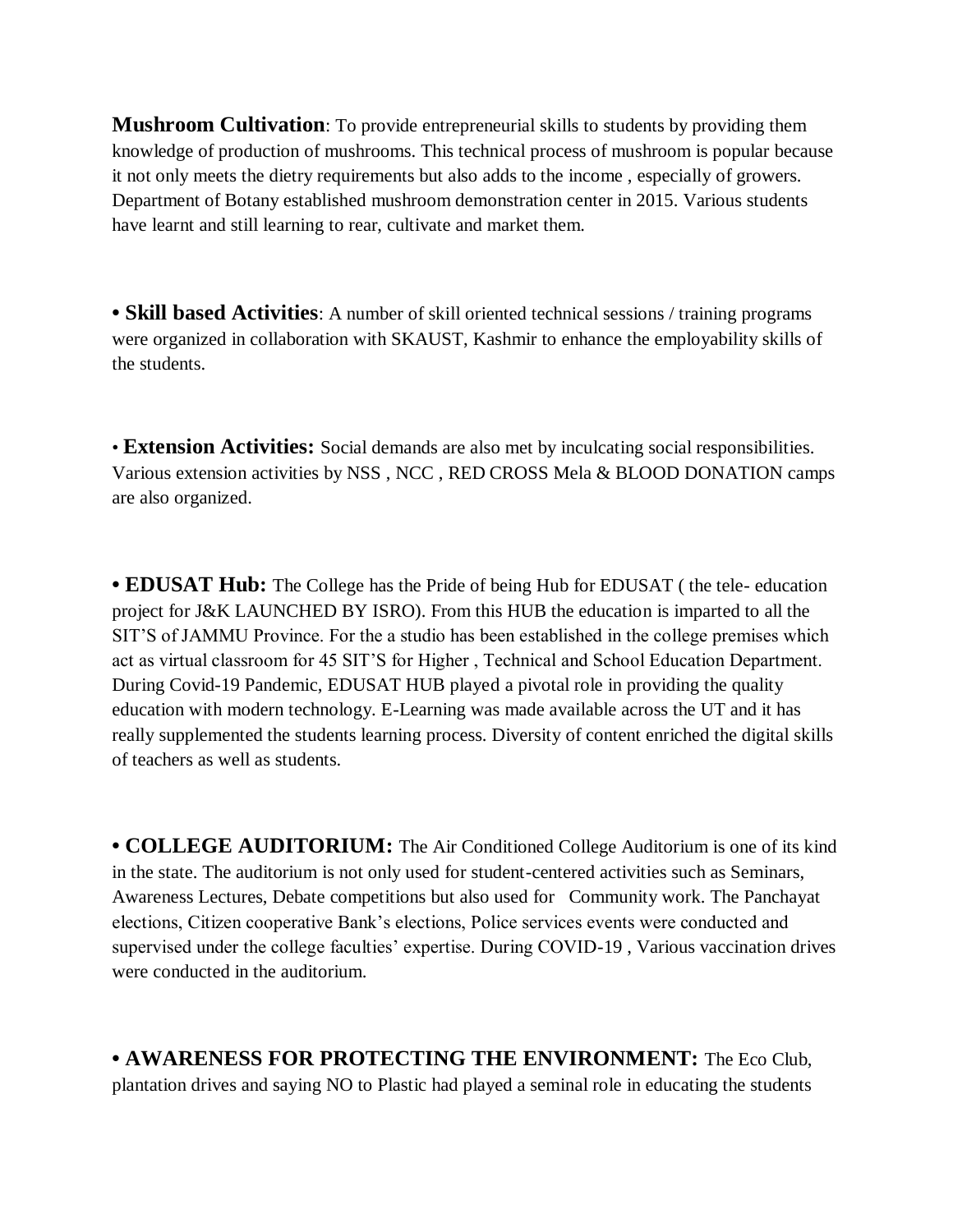about the pressing needs to conserve the environment through ECO FRIENDLY practices. Multiple approaches in addressing environmental issues like effective organic  $&\text{E}-$  waste management procedures and locality cleaning drives have become a model for the green initiatives in the areas . This awareness process did not lose its momentum in pandemic times through online webinars.

### **EVIDENCE OF SUCCESS:**

• **Awareness of social & community responsibility:** Various practices adopted by the college have been extremely successful in the intensity in its vision and action. The college has not only been able to sensitize its NSS volunteers but also other students and other faculty members about the need and nature of social work.

• The college faculty and students responsibly engage with people and communities in challenging circumstances of pandemic. Their sincere efforts have fulfilled their role in making information and technology accessible to people .Such initiatives have led to experiential learning thereby adding enthusiasm among student's community. These communities outreach activities have contributed in enriching and expanding the quality of academic work through valuable experiences and incites gained by means of community interaction.

## **PROBLEMS ENCOUNTERED & RESOURCES REQUIRED :**

• The mindset of the inhabitants of the local slums had to be gradually changed by the NSS volunteers & faculty advisors. The volunteers tried to convince them through their sustained efforts.

• Challenges of convincing people about the importance of education through digital mode in pandemic.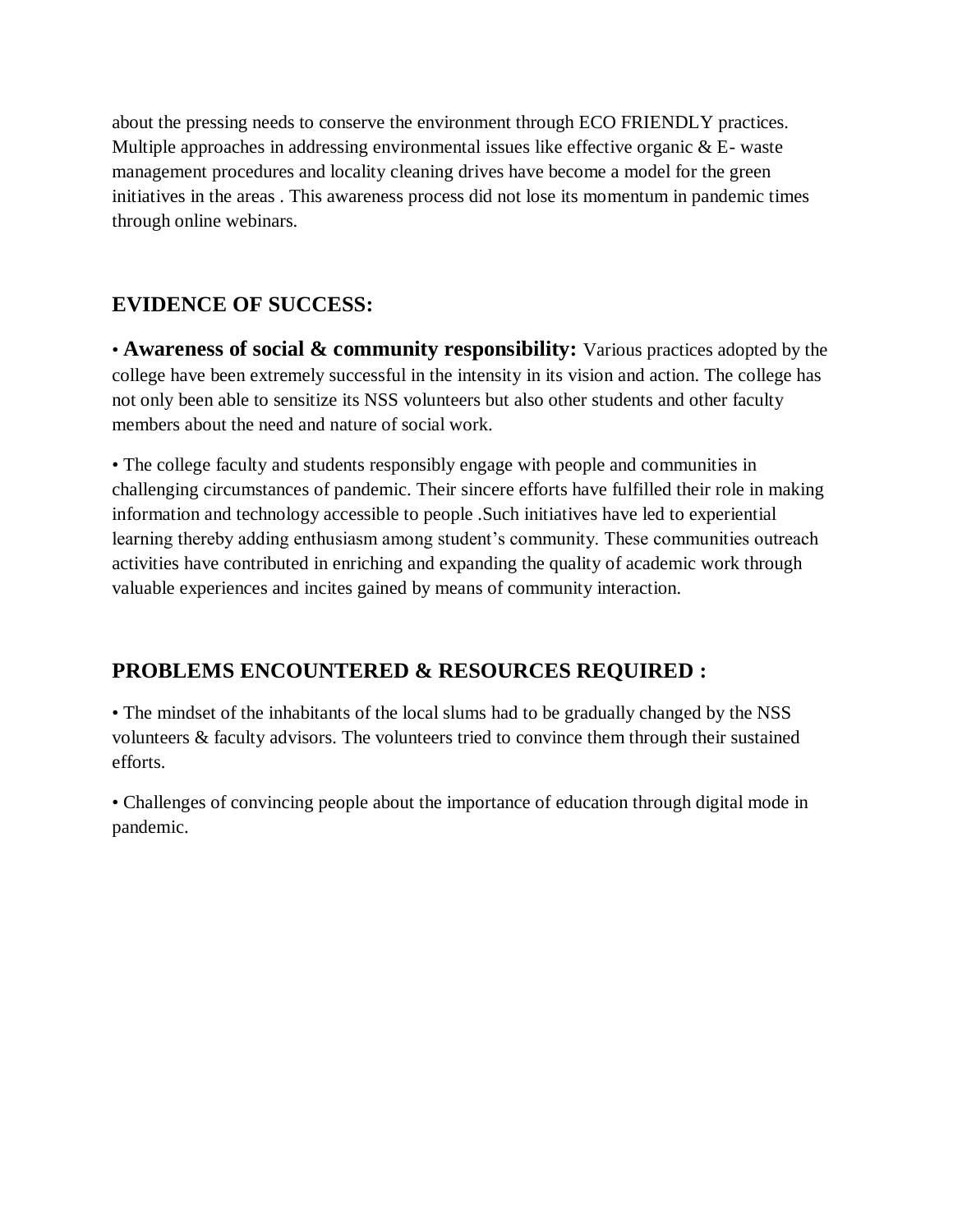### **EDUSAT HUB**



**AUDITORIUM**